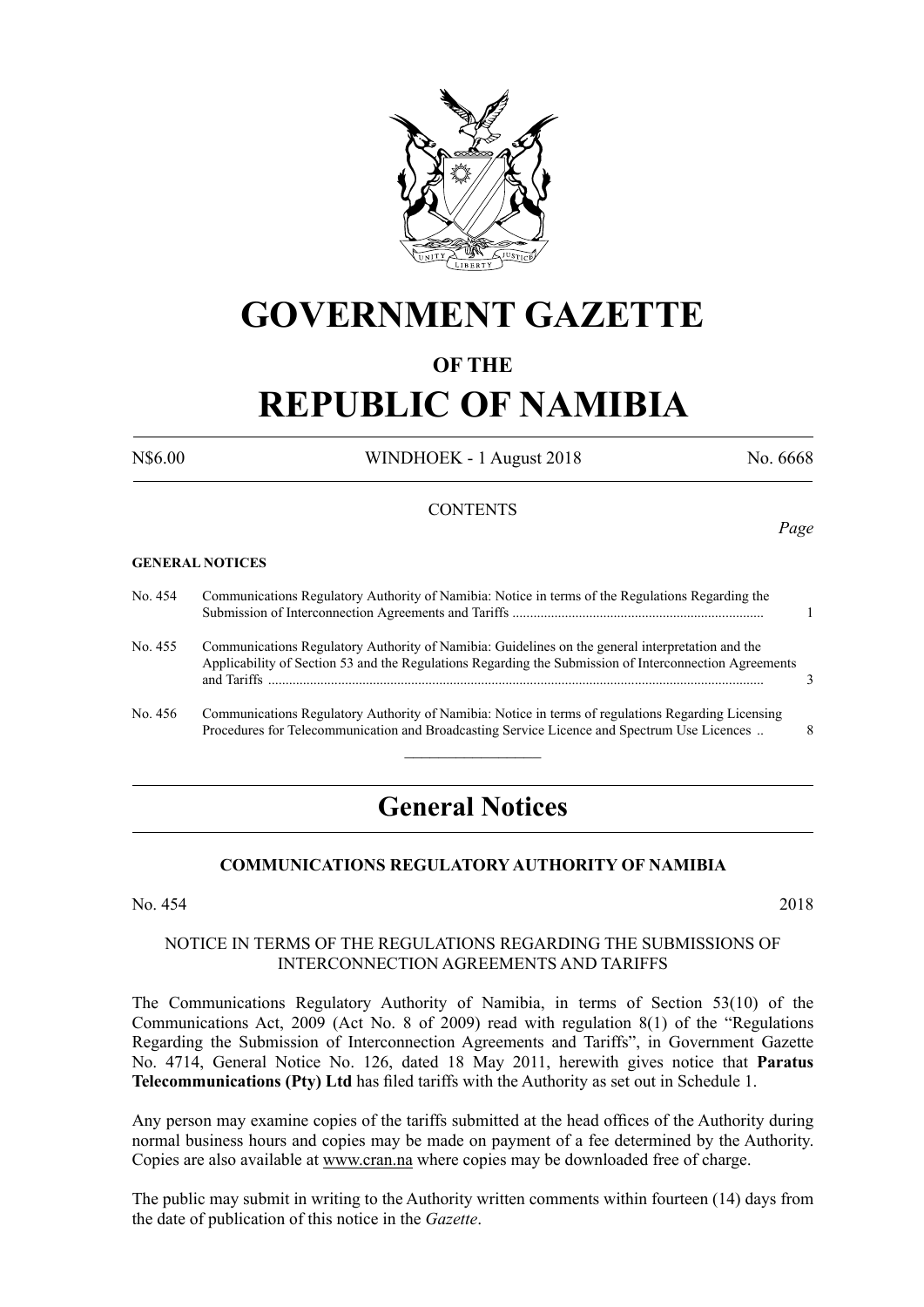**Paratus Telecommunications (Pty) Ltd** may submit, in writing to the Authority, a response to any written comments within fourteen (14) days from the lapsing of the time to submit written submissions.

All written submissions must contain the name and contact details of the person making the written submissions and the name and contact details of the person for whom the written submissions is made, if different and be clear and concise.

All written submissions and reply comments must be made either physically or electronically –

- (1) by hand to the head offices of the Authority, namely Communication House, 56 Robert Mugabe Avenue, Windhoek;
- (2) by post to the head offices of the Authority, namely Private Bag 13309, Windhoek 9000;
- (3) by electronic mail to the following address: legal@cran.na;
- (4) by facsimile to the following facsimile number: +264 61 222790; and
- (5) by fax to e-mail to: 0886550852.

#### **F. K. MBANDEKA CHIEF EXECUTIVE OFFICER COMMUNICATIONS REGULATORY AUTHORITY OF NAMIBIA**

#### **SCHEDULE 1**

#### **SUBMISSION OF PROPOSED TARIFFS BY PARATUS TELECOMMUNICATIONS (PTY) LTD COMMUNICATIONS ACT, 2009**

The following are the proposed tariffs as submitted by Paratus Telecommunications (Pty) Ltd:

#### *WIMAX PACKAGES*

| <b>Upload</b> | Download    | <b>CAP Limit</b> | <b>Reseller NS</b> | <b>Retail NS</b> |
|---------------|-------------|------------------|--------------------|------------------|
| $2048$ kbps   | $4096$ kbps | 30G B            | 382.00             | 425.00           |
| $2048$ kbps   | $4096$ kbps | 50G B            | 527.00             | 585.00           |
| $2048$ kbps   | $4096$ kbps | <b>UNCAPPED</b>  | 1427.00            | 1585.00          |
|               |             | 3 TO 1050.00     | 17 A.M             |                  |

Installation for Wimax packages is N\$ 1250.00 ex VAT.

#### **Wimax Terms**

- Prices are quoted in Namibia Dollar.
- Pricing is based on a 24-month contract and Excludes 15% VAT
- The Wimax installation price includes the pole, bracket and cable
- The Wimax installation includes the CPE
- Package data will not roll over to the following month. Use it or lose it policy
- Top up bundles purchased after depletion of package data is valid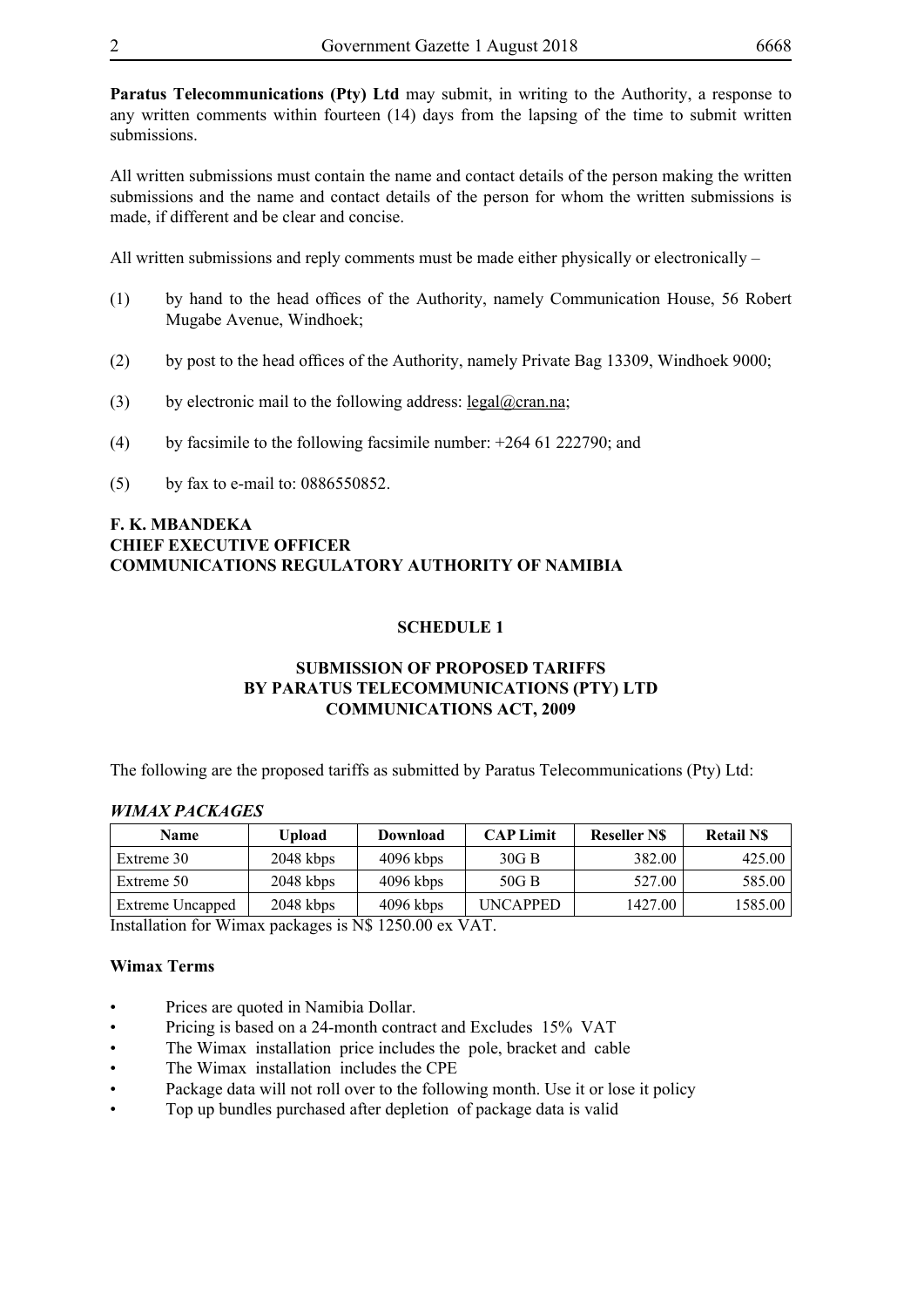#### *FIBER CAPPED PACKAGES*

| <b>Name</b>                                                    | Download Up to | <b>CAP Limit</b> | <b>Reseller NS</b> | <b>Retail NS</b> |
|----------------------------------------------------------------|----------------|------------------|--------------------|------------------|
| Easy                                                           | 100 Mbps       | 20GB             | 604.00             | 620.00           |
| Extra                                                          | 100 Mbps       | 60GB             | 918.00             | 1020.00          |
| Massive                                                        | 100 Mbps       | $100\mathrm{GB}$ | 1206.00            | 1340.00          |
| Massive2                                                       | 100 Mbps       | 200GB            | 1427.00            | 2150.00          |
| Installation for Fiber packages is $N_{\phi}$ 2500.00 ev $VAT$ |                |                  |                    |                  |

Installation for Fiber packages is N\$ 2500.00 ex VAT

#### *FIBER UNCAPPED PACKAGES*

| <b>Name</b>   | Download Up to | <b>CAP Limit</b> | <b>Reseller NS</b> | <b>Retail NS</b> |
|---------------|----------------|------------------|--------------------|------------------|
| Uncapped Mega | 25 Mbps        | <b>UNCAPPED</b>  | 1008.00            | 120.00           |
| Uncapped Giga | 50 Mbps        | <b>UNCAPPED</b>  | 3002.00            | 3335.00          |
| Uncapped Tera | 100 Mbps       | <b>UNCAPPED</b>  | 5660.00            | 6290.00          |

Installation of Fiber packages is N\$ 2500.00 ex VAT

#### **Fiber Terms**

- Prices are quoted in Namibia Dollar.
- Pricing is based on a 24-month contract and Excludes 15% VAT
- The Fiber installation price included a drop into the premises of 70m on the wall or existing sleeve, should the distance exceed this a quote will be provided to the customer for additional costs.
- The Fiber installation includes the CPE
- 1 x email address
- 1 x 083 telephone number
- Package data will not roll over to the following month. Use it or lose it policy
- Top up bundles purchased after depletion of package data is valid for 30 days.

#### **COMMUNICATIONS REGULATORY AUTHORITY OF NAMIBIA**

 $\overline{\phantom{a}}$  , where  $\overline{\phantom{a}}$ 

No. 455 2018

#### GUIDELINES ON THE GENERAL INTERPRETATION AND THE APPLICABILITY OF SECTION 53 AND THE REGULATIONS REGARDING THE SUBMISSION OF INTERCONNECTION AGREEMENTS AND TARIFFS

The Communications Regulatory Authority of Namibia herewith publishes these Guidelines on the Interpretation and application of section 53 of the Communication Act, 2009 (Act No. 8 of 2009) and the Regulations Regarding the Submission of Interconnection Agreements and Tariffs:

#### **1. Introduction**

Section 53 of the Communication Act, 2009 (Act No. 8 of 2009) deals with rates and tariffs as submitted by industry. It provides the ambit within which the Authority regulates these rates and tariffs.

As part of its endeavour to ensure compliance with the Communications Act and the Regulations regarding the Submission of Interconnection Agreements and Tariffs as published in Government Gazette No. 4714 General Notice No. 126 dated 18 May 2016, the Authority herewith introduces tariff guidelines to serve as a guide to telecommunications service licensees when submitting tariffs for approval with the Authority.

The guidelines are not substitute for any regulation or law and are not legal advice. The guidelines will be kept under review and amended as appropriate in light of further experience and developing law and practice and any change of Authority's powers and responsibilities.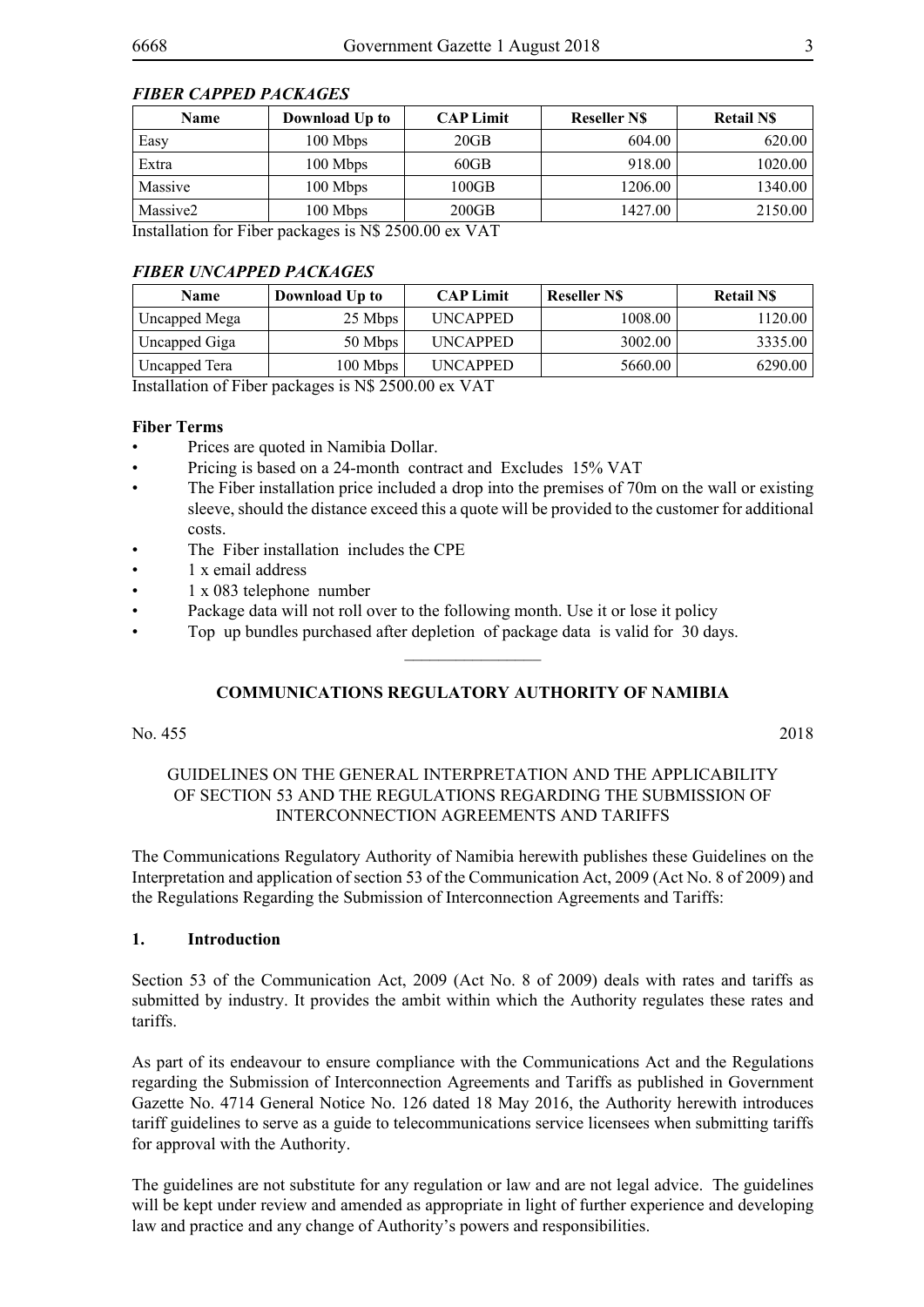The guidelines will set out Authority's general approach to tariff submission and evaluation. The guidelines do not have binding legal effect and where the Authority departs from the approach set out in the guidelines, the Authority will be prepared to explain or provide reasons thereto.

#### **2. Key Terms**

For purposes of these guidelines, unless the context otherwise requires, the terms below shall be defined as follows:

"Act" means the Communications Act, 2009 (Act No. 8 of 2009);

"Authority" the Communications Regulatory Authority of Namibia (CRAN);

"Bundle" an offer of two or more telecommunications services provided as a single offer (with a single price);

"Notifying Licensee" the licensee that is making the application to introduce a new tariff, or amend or withdraw an existing tariff; and

"Supporting Analysis" qualitative or quantitative analysis to demonstrate that the new or changed tariff reflects the key principles in setting tariffs.

#### **3. Purpose**

These guidelines provide general information about the setting and filing of rates and tariffs and the approval process to be followed before implementing a new tariff to any service or product by a licensee. Tariffs have to be closely monitored and, where necessary, regulated to ensure fair competition.

The purpose of these tariff guidelines is to assist notifying licensees to meet their obligations concerning tariffs, specifically to satisfy the requirements concerning tariff filing and the approval process in accordance with the Communications Act. More generally, the tariff guidelines are aimed at preventing anti-competitive pricing and protecting consumers.

#### **4. Enabling Legal Provisions**

Section 53 of the Communications Act provides the legal framework for the application and approval of tariffs. This should be read in conjunction with the Regulations Regarding the Submission of Interconnection Agreements and Tariffs.

#### **5. Key Principles In Setting Tariffs**

The Authority shall in line with international trends and technology advancements use the following principles in evaluating a tariff application:

#### **a) Cost-based**

The tariffs offered to the public should reflect the underlying costs of providing the telecommunication services. Notifying Licensees should not offer tariff rates or charges that are below the true cost of providing the service.

#### **b) Unbundling**

The tariffs offered by the licensees have to be sufficiently unbundled, so that the customers do not pay for services or facilities which are not related to the service.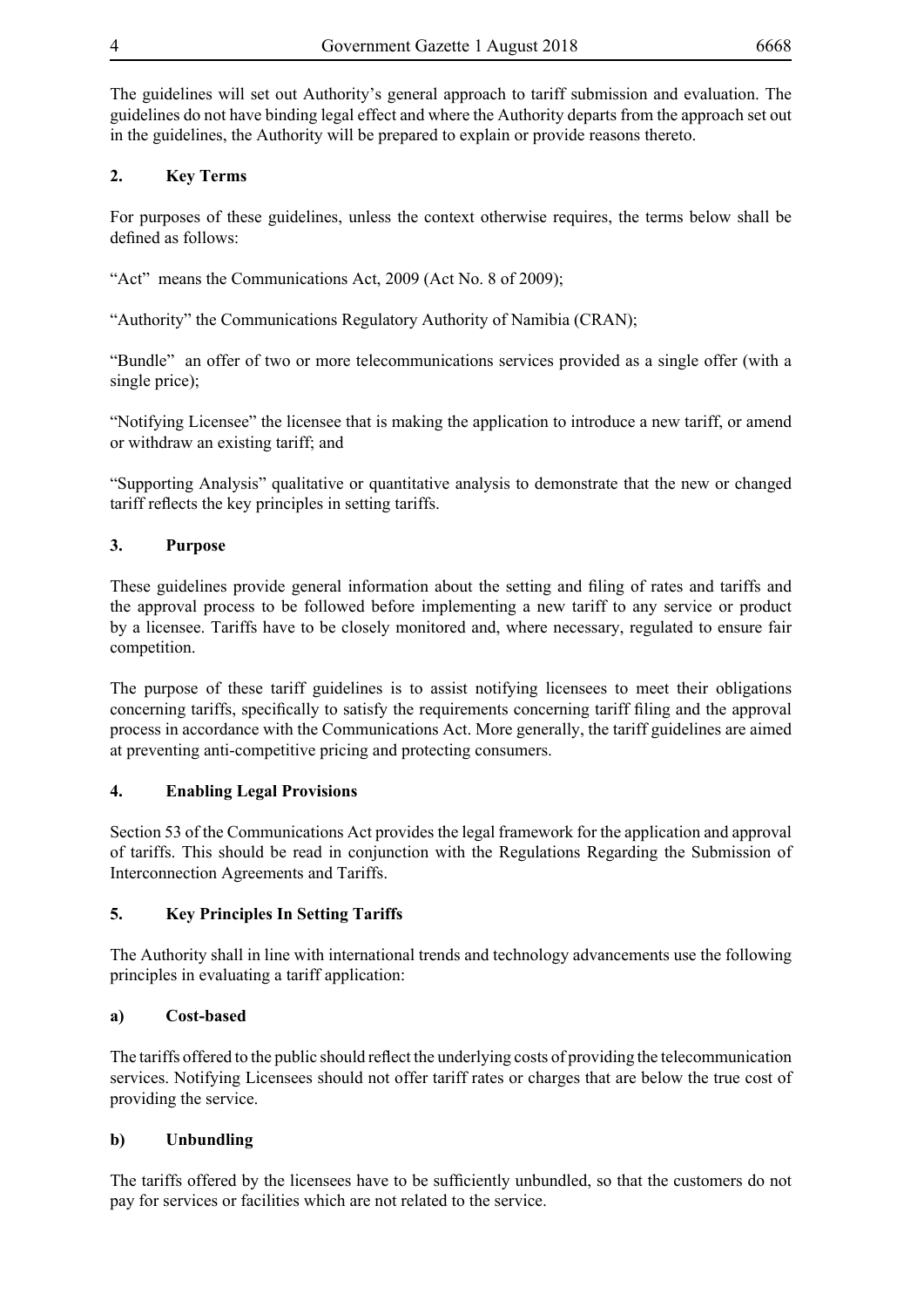#### **c) Transparency**

To discourage anti-competitive practices, licensees should publish details of tariffs and fees and any other terms and conditions on which its services are provided by making them available to the public. Licensees should also ensure that all this information accompanies their tariff submissions for approval.

#### **d) Non-discrimination**

A licensee should not offer different conditions to different customers for the same service and products provided. A licensee, therefore, has to offer the customers the same tariff for identical services. A licensee may, however, give discounts to customers based on volumes.

#### **e) Discount Schemes**

The Authority should be informed of all discount schemes available to customers so as to ensure that they are transparent and non-discriminatory.

#### **6. Requirement To File Tariffs**

The notifying licensee is required to file tariffs for all products and services in terms of section 53 of the Communications Act.

#### **a) Required information**

The following information must accompany the tariff submission:

- i. An indication on whether the tariff is a promotion in terms of section 53(2) of the Act or an approval in terms of section 53(1) and (7) of the Act or both;
- ii. All information concerning rates and charges for services, non-recurring charges and monthly charges;
- iii. If the charges are including or excluding VAT;
- iv. All terms and conditions applicable to the provision of the services including all rights and remedies available to customers in the event of unauthorised charges or disputed or claims over billing or the provision of services;
- v. Cost accounting information if required;
- vi. Any other information that the Authority may require;
- vii. The date on which the tariff or amendment comes into operation, which may not be less than sixty (60) days from the date of filing of the tariff or amendment.

#### **b) Approval process**

The approval process is depicted in Figure 1 below.

Figure 1: Tariff Approval Process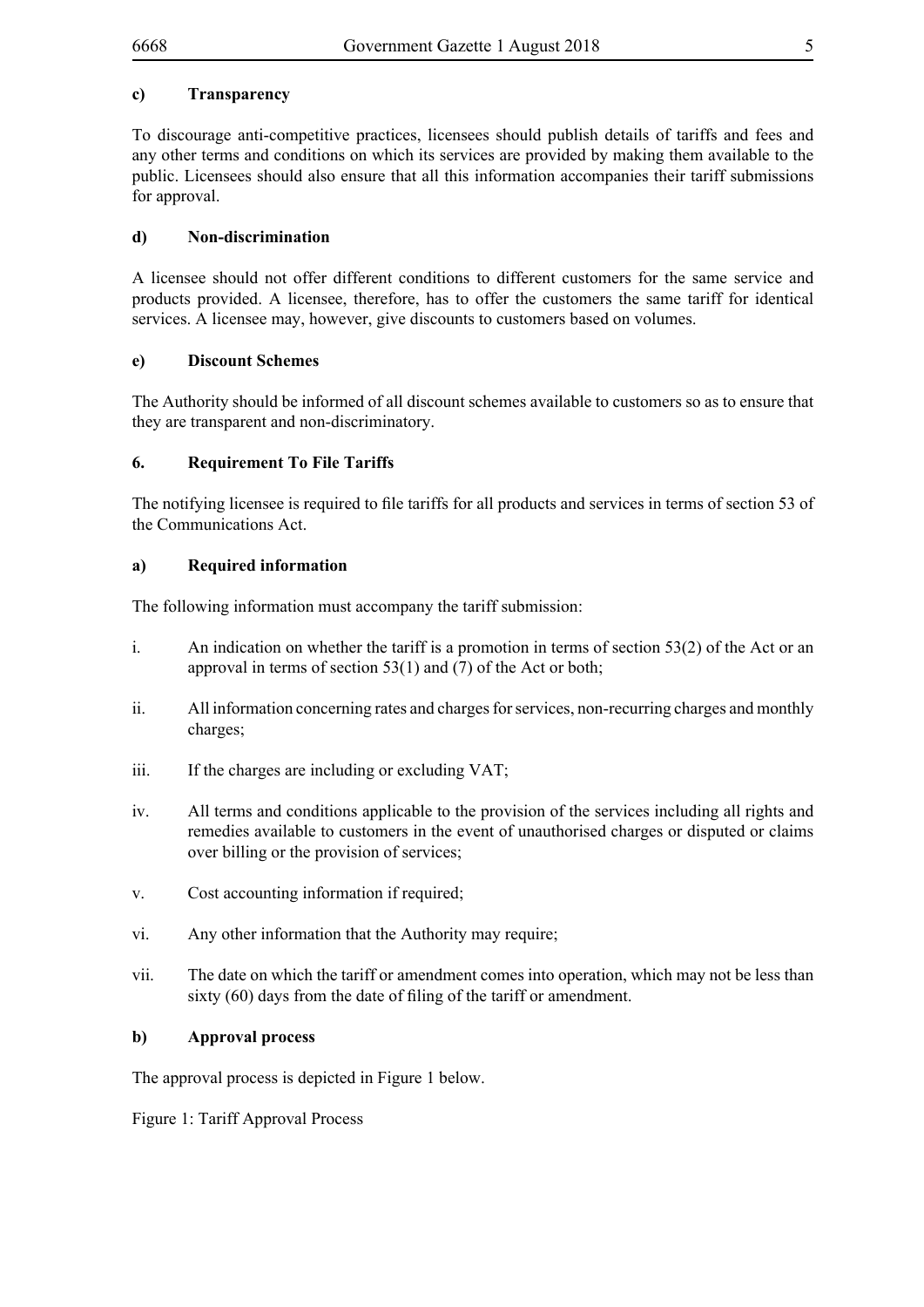

The tariff submission shall be in hard copy and soft copy<sup>1</sup>. The hard copy submission should be made in the form of a letter informing the Authority that the notifying licensee wishes to submit a tariff or an amendment for approval. The letter should further depict the tariff information as well as the date of implementation of the tariff. Lastly, the letter should give indication on whether the tariff submission is a promotion or a permanent filing.

<sup>1</sup> Soft copy means that data provided should be in an accessible digital format. Scanned images should not be submitted unless the underlying data is unavailable in digital format.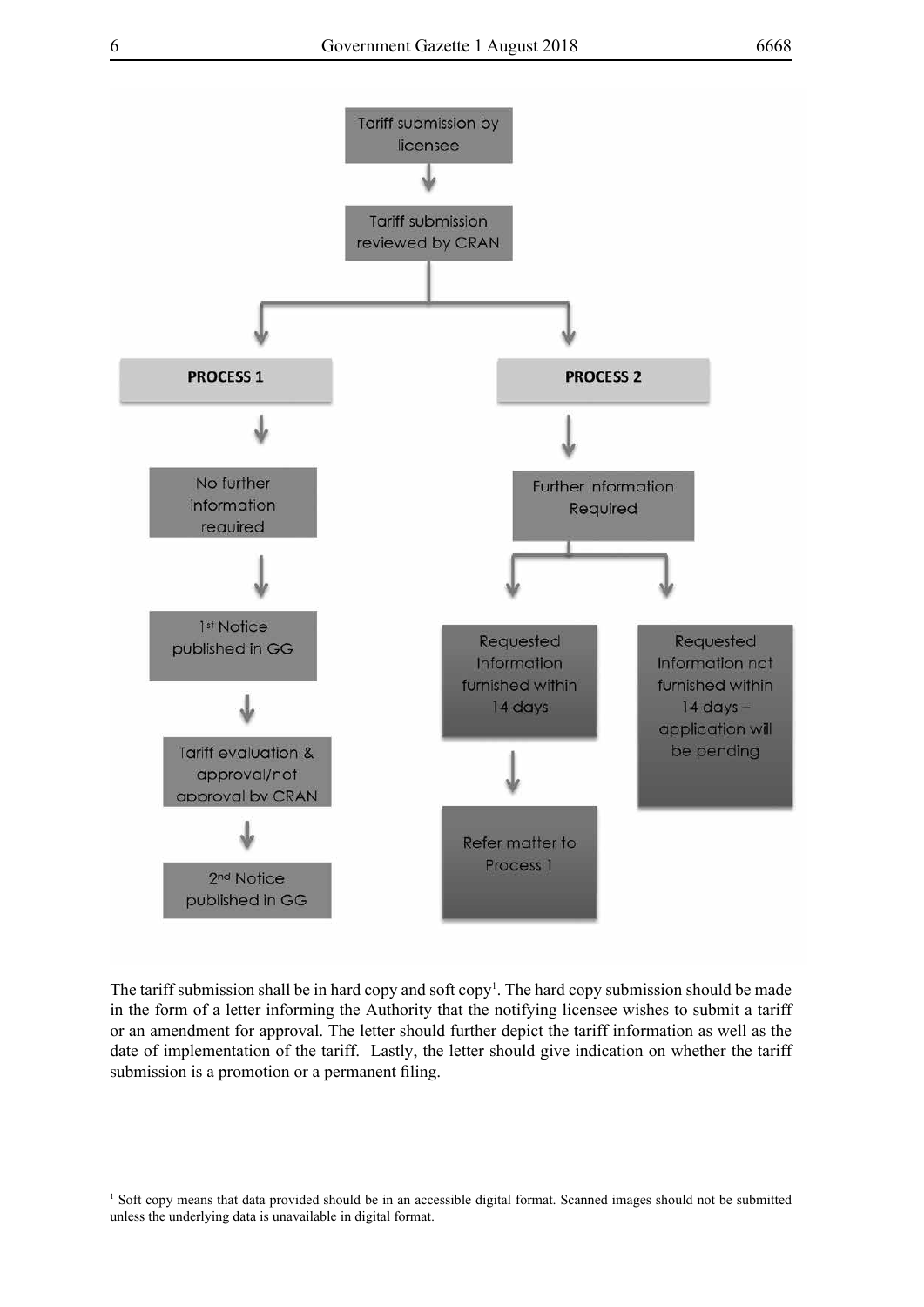A full submission should be posted on the Portal at www.cran-portal.org and should contain all the information as required by the Authority. The tariffs submitted online should be in word or excel format as should be the cost accounting information, if required.

If further information is required, the Authority will contact the notifying licensee within five working days of submission to indicate what further information is required. The notifying licensee must provide such further information within fourteen (14) days as specified by the Authority.

If further information is not provided, or is not provided within the required timeframe, no further action will be taken until such time that the information is provided.

If no further information is required (i.e. the initial application contains all required information, or all requests for further information have been successfully completed), the Authority will make its final decision on the validity of the tariff. The Authority has sixty (60) days after receiving all required information to evaluate the tariff and make a decision. If the Authority is not in a position to take a decision within this time period, the notifying licensee will be informed that the Authority is postponing the commencement of the tariff for a period not exceeding ninety (90) days, which period being the maximum number of days within which the Authority may postpone its decision.

Once the Authority's Board of Directors approves the tariff, the Authority will inform the notifying licensee and the final notice will be published in the *Gazette*.

If the tariff is not approved or approved with conditions, the Authority will similarly inform the notifying licensee of the decision with the reasons for such decision, upon which the licensee can request a reconsideration of decision within a period of 30 days.

#### **7. File Inspection**

- a) Any person may at any time after the tariff was published in the Government *Gazette* inspect the "tariff register" as contemplated by Regulation 8(5) of the Regulations Regarding the Submission of Interconnection Agreements and Tariffs.
- b) The requesting person shall complete a form stating the name of the requesting person and the reason for viewing the file.
- c) The Authority may remove any information that is regarded confidential in terms of section 28 of the Act.
- d) The requesting person may make copies of the file at a fee as prescribed from time to time by the Authority, in terms of section 27(10) and (11) of the Act.
- e) The file shall only be viewed at the premises of the Authority during office hours as contemplated in section 27(8) of the Act.
- f) A request to view the file must be made in writing to the Authority on the form attached to this document as Annexure I.

#### **F. KISHI CHAIRPERSON COMMUNICATIONS REGULATORY AUTHORITY OF NAMIBIA**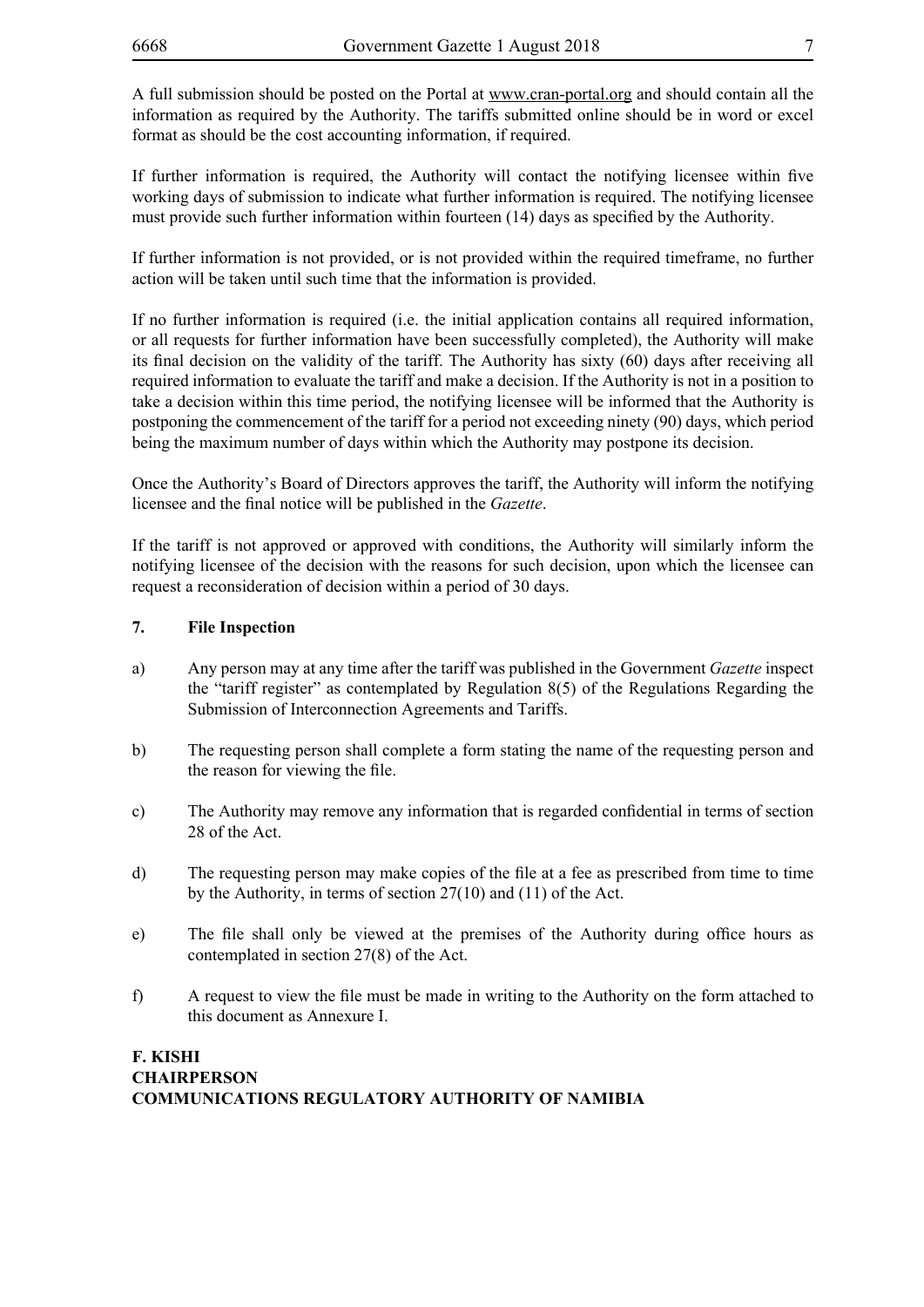#### **ANNEXURE I: APPLICATION FORM TO VIEW A TARIFF REGISTER**

| <b>SIGNATURE</b> |                                                                         |
|------------------|-------------------------------------------------------------------------|
|                  |                                                                         |
|                  |                                                                         |
|                  | Please forward the completed form to economics@cran.na or legal@cran.na |
|                  |                                                                         |

#### **COMMUNICATIONS REGULATORY AUTHORITY OF NAMIBIA**

#### No. 456 2018

#### NOTICE IN TERMS OF THE REGULATIONS REGARDING LICENSING PROCEDURES FOR TELECOMMUNICATIONS AND BROADCASTING SERVICE LICENCES AND SPECTRUM USE LICENCES

The Communications Regulatory Authority of Namibia, in terms of section 31 of the Communications Act, 2009 (Act No. 8 of 2009) read together with regulation 11 of the Regulations Regarding Licensing Procedures for Telecommunications and Broadcasting Service Licences and Spectrum Use Licences, as published in Government Gazette No. 4785, General Notice No. 272, dated 29 August 2011 (as amended), hereby gives notice that Lightstruck Operations Company (Pty) Ltd have submitted an application for reconsideration of the Authority's decision published in the Government Gazette No. 6655, General Notice No. 377, dated 25 July 2018, regarding its application for a Class Network Facilities Telecommunications Service Licence.

The public may submit in writing to the Authority written comments within fourteen (14) days from the date of publication of this notice in the *Gazette*.

Lightstruck Operations Company (Pty) Ltd may submit, in writing to the Authority, a response to any written comments within fourteen (14) days from the lapsing of the time to submit written submissions.